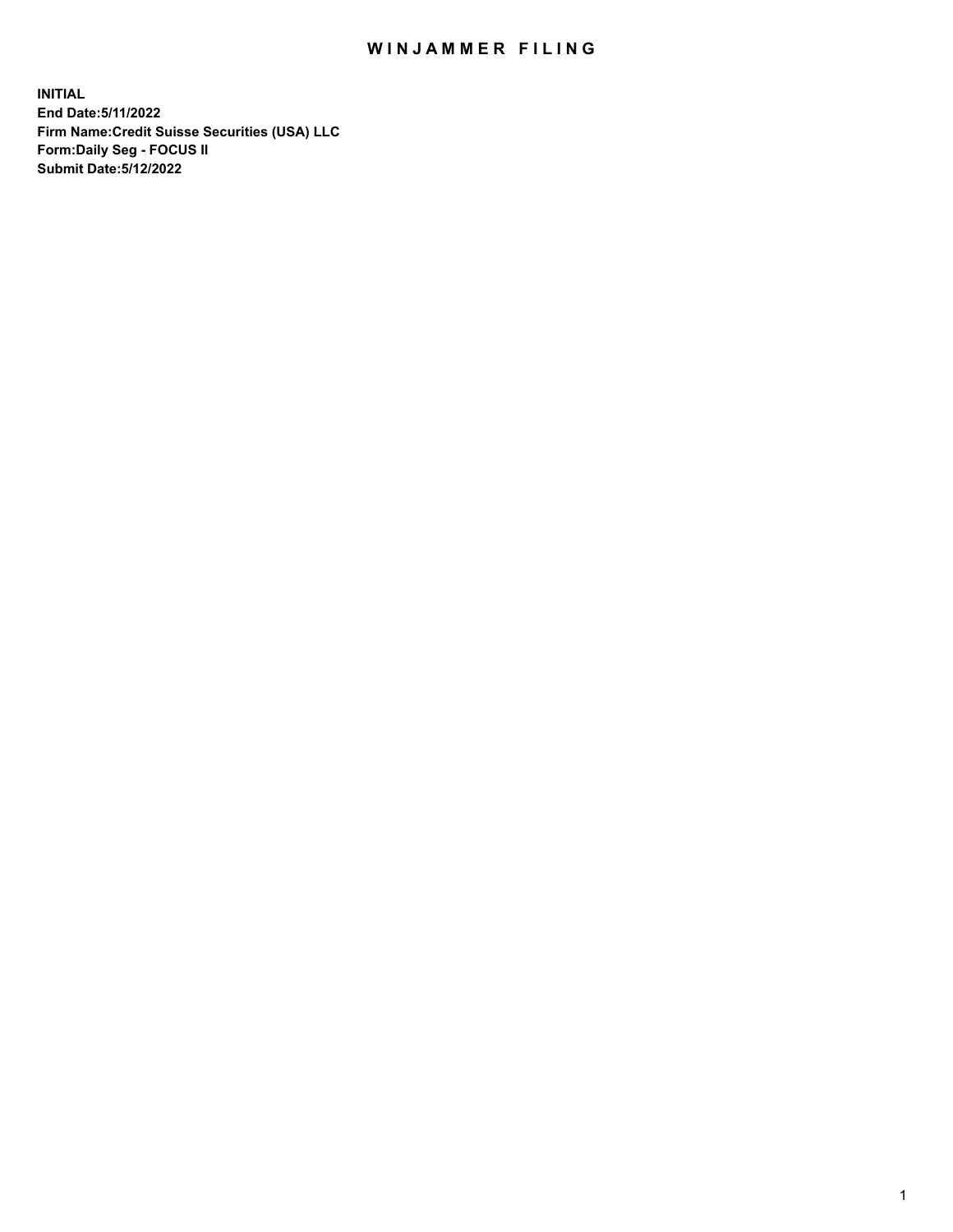**INITIAL End Date:5/11/2022** 

## **Firm Name:Credit Suisse Securities (USA) LLC Form:Daily Seg - FOCUS II Submit Date:5/12/2022**

## **Daily Segregation - Cover Page**

| Name of Company                                                                                                                                                                                                                                                                                                                | <b>Credit Suisse Securities (USA)</b><br><b>LLC</b>              |
|--------------------------------------------------------------------------------------------------------------------------------------------------------------------------------------------------------------------------------------------------------------------------------------------------------------------------------|------------------------------------------------------------------|
| <b>Contact Name</b>                                                                                                                                                                                                                                                                                                            | <b>Alexander Baptiste</b>                                        |
| <b>Contact Phone Number</b>                                                                                                                                                                                                                                                                                                    | 919-994-6223                                                     |
| <b>Contact Email Address</b>                                                                                                                                                                                                                                                                                                   | alexander.baptiste@credit-suiss<br>e.com                         |
| FCM's Customer Segregated Funds Residual Interest Target (choose one):<br>a. Minimum dollar amount: ; or<br>b. Minimum percentage of customer segregated funds required:% ; or<br>c. Dollar amount range between: and; or<br>d. Percentage range of customer segregated funds required between:% and%.                         | $\frac{0}{5}$<br>0 <sub>0</sub><br>0 <sub>0</sub>                |
| FCM's Customer Secured Amount Funds Residual Interest Target (choose one):<br>a. Minimum dollar amount: ; or<br>b. Minimum percentage of customer secured funds required:%; or<br>c. Dollar amount range between: and; or<br>d. Percentage range of customer secured funds required between:% and%.                            | $\frac{0}{5}$<br>$\underline{0} \underline{0}$<br>0 <sub>0</sub> |
| FCM's Cleared Swaps Customer Collateral Residual Interest Target (choose one):<br>a. Minimum dollar amount: ; or<br>b. Minimum percentage of cleared swaps customer collateral required:% ; or<br>c. Dollar amount range between: and; or<br>d. Percentage range of cleared swaps customer collateral required between:% and%. | $\frac{0}{5}$<br>0 <sub>0</sub><br>0 <sub>0</sub>                |

Attach supporting documents CH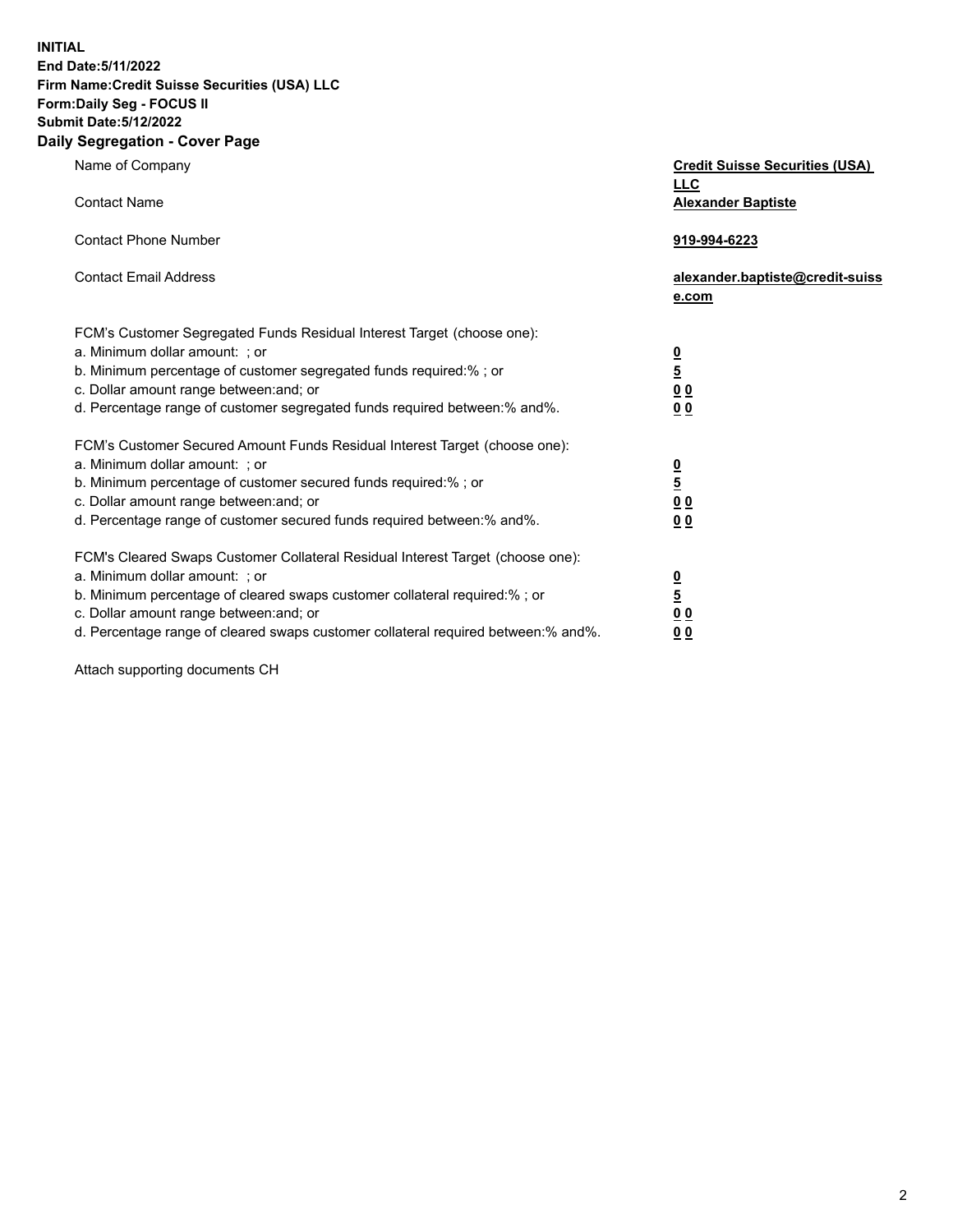**INITIAL End Date:5/11/2022 Firm Name:Credit Suisse Securities (USA) LLC Form:Daily Seg - FOCUS II Submit Date:5/12/2022**

## **Daily Segregation - Secured Amounts**

|     | Foreign Futures and Foreign Options Secured Amounts                                         |                                  |
|-----|---------------------------------------------------------------------------------------------|----------------------------------|
|     | Amount required to be set aside pursuant to law, rule or regulation of a foreign            | $0$ [7305]                       |
|     | government or a rule of a self-regulatory organization authorized thereunder                |                                  |
| 1.  | Net ledger balance - Foreign Futures and Foreign Option Trading - All Customers             |                                  |
|     | A. Cash                                                                                     | 2,927,685,564 [7315]             |
|     | B. Securities (at market)                                                                   | 10,886,936 [7317]                |
| 2.  | Net unrealized profit (loss) in open futures contracts traded on a foreign board of trade   | -1,745,141,180 [7325]            |
| 3.  | Exchange traded options                                                                     |                                  |
|     | a. Market value of open option contracts purchased on a foreign board of trade              | 123 [7335]                       |
|     | b. Market value of open contracts granted (sold) on a foreign board of trade                | $0$ [7337]                       |
| 4.  | Net equity (deficit) (add lines 1. 2. and 3.)                                               | 1,193,431,443 [7345]             |
| 5.  | Account liquidating to a deficit and account with a debit balances - gross amount           | 3,872,457 [7351]                 |
|     | Less: amount offset by customer owned securities                                            | -3,349,427 [7352] 523,030 [7354] |
| 6.  | Amount required to be set aside as the secured amount - Net Liquidating Equity              | 1,193,954,473 [7355]             |
|     | Method (add lines 4 and 5)                                                                  |                                  |
| 7.  | Greater of amount required to be set aside pursuant to foreign jurisdiction (above) or line | 1,193,954,473 [7360]             |
|     | 6.                                                                                          |                                  |
|     | FUNDS DEPOSITED IN SEPARATE REGULATION 30.7 ACCOUNTS                                        |                                  |
| 1.  | Cash in banks                                                                               |                                  |
|     | A. Banks located in the United States                                                       | 66,690,467 [7500]                |
|     | B. Other banks qualified under Regulation 30.7                                              | 315,637,144 [7520] 382,327,611   |
|     |                                                                                             | [7530]                           |
| 2.  | Securities                                                                                  |                                  |
|     | A. In safekeeping with banks located in the United States                                   | 10,886,936 [7540]                |
|     | B. In safekeeping with other banks qualified under Regulation 30.7                          | 0 [7560] 10,886,936 [7570]       |
| 3.  | Equities with registered futures commission merchants                                       |                                  |
|     | A. Cash                                                                                     | $0$ [7580]                       |
|     | <b>B.</b> Securities                                                                        | $0$ [7590]                       |
|     | C. Unrealized gain (loss) on open futures contracts                                         | $0$ [7600]                       |
|     | D. Value of long option contracts                                                           | $0$ [7610]                       |
|     | E. Value of short option contracts                                                          | 0 [7615] 0 [7620]                |
| 4.  | Amounts held by clearing organizations of foreign boards of trade                           |                                  |
|     | A. Cash                                                                                     | $0$ [7640]                       |
|     | <b>B.</b> Securities                                                                        | $0$ [7650]                       |
|     | C. Amount due to (from) clearing organization - daily variation                             | $0$ [7660]                       |
|     | D. Value of long option contracts                                                           | $0$ [7670]                       |
|     | E. Value of short option contracts                                                          | 0 [7675] 0 [7680]                |
| 5.  | Amounts held by members of foreign boards of trade                                          |                                  |
|     | A. Cash                                                                                     | 2,823,510,327 [7700]             |
|     | <b>B.</b> Securities                                                                        | $0$ [7710]                       |
|     | C. Unrealized gain (loss) on open futures contracts                                         | -1,822,501,063 [7720]            |
|     | D. Value of long option contracts                                                           | 123 [7730]                       |
|     | E. Value of short option contracts                                                          | 0 [7735] 1,001,009,387 [7740]    |
| 6.  | Amounts with other depositories designated by a foreign board of trade                      | $0$ [7760]                       |
| 7.  | Segregated funds on hand                                                                    | $0$ [7765]                       |
| 8.  | Total funds in separate section 30.7 accounts                                               | 1,394,223,934 [7770]             |
| 9.  | Excess (deficiency) Set Aside for Secured Amount (subtract line 7 Secured Statement         | 200,269,461 [7380]               |
|     | Page 1 from Line 8)                                                                         |                                  |
| 10. | Management Target Amount for Excess funds in separate section 30.7 accounts                 | 59,697,724 [7780]                |

11. Excess (deficiency) funds in separate 30.7 accounts over (under) Management Target **140,571,737** [7785]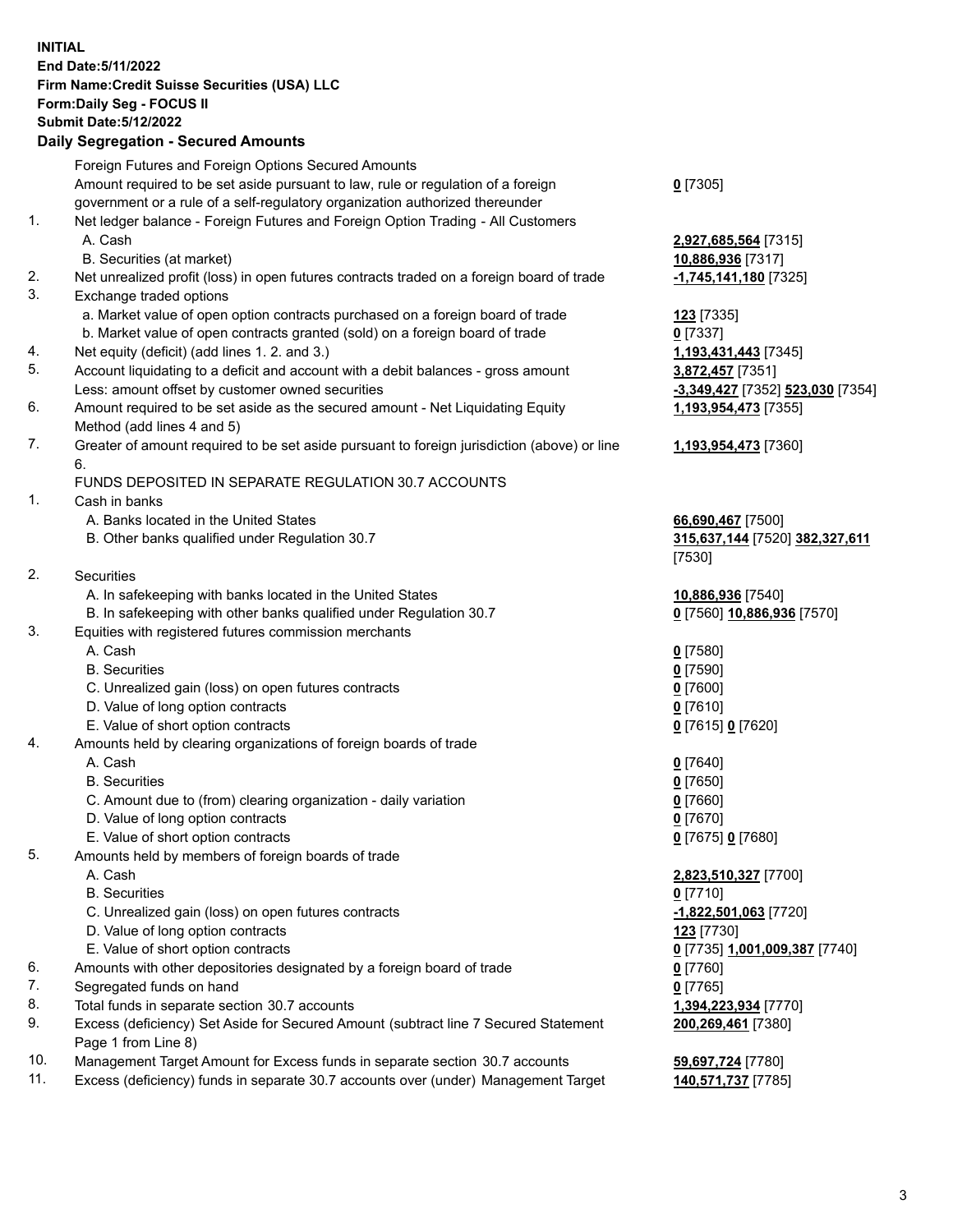**INITIAL End Date:5/11/2022 Firm Name:Credit Suisse Securities (USA) LLC Form:Daily Seg - FOCUS II Submit Date:5/12/2022 Daily Segregation - Segregation Statement** SEGREGATION REQUIREMENTS(Section 4d(2) of the CEAct) 1. Net ledger balance A. Cash **253,101,754** [7010] B. Securities (at market) **144,077,795** [7020] 2. Net unrealized profit (loss) in open futures contracts traded on a contract market **-58,071,499** [7030] 3. Exchange traded options A. Add market value of open option contracts purchased on a contract market **21,427,606** [7032] B. Deduct market value of open option contracts granted (sold) on a contract market **-22,592,762** [7033] 4. Net equity (deficit) (add lines 1, 2 and 3) **337,942,894** [7040] 5. Accounts liquidating to a deficit and accounts with debit balances - gross amount **1,575,973** [7045] Less: amount offset by customer securities **-1,575,890** [7047] **83** [7050] 6. Amount required to be segregated (add lines 4 and 5) **337,942,977** [7060] FUNDS IN SEGREGATED ACCOUNTS 7. Deposited in segregated funds bank accounts A. Cash **91,121,874** [7070] B. Securities representing investments of customers' funds (at market) **0** [7080] C. Securities held for particular customers or option customers in lieu of cash (at market) **143,209,947** [7090] 8. Margins on deposit with derivatives clearing organizations of contract markets A. Cash **318,955,436** [7100] B. Securities representing investments of customers' funds (at market) **0** [7110] C. Securities held for particular customers or option customers in lieu of cash (at market) **867,848** [7120] 9. Net settlement from (to) derivatives clearing organizations of contract markets **-9,458,225** [7130] 10. Exchange traded options A. Value of open long option contracts **21,427,606** [7132] B. Value of open short option contracts **-22,592,762** [7133] 11. Net equities with other FCMs A. Net liquidating equity **170,894** [7140] B. Securities representing investments of customers' funds (at market) **0** [7160] C. Securities held for particular customers or option customers in lieu of cash (at market) **0** [7170] 12. Segregated funds on hand **0** [7150] 13. Total amount in segregation (add lines 7 through 12) **543,702,618** [7180] 14. Excess (deficiency) funds in segregation (subtract line 6 from line 13) **205,759,641** [7190] 15. Management Target Amount for Excess funds in segregation **16,897,149** [7194] 16. Excess (deficiency) funds in segregation over (under) Management Target Amount **188,862,492** [7198]

Excess